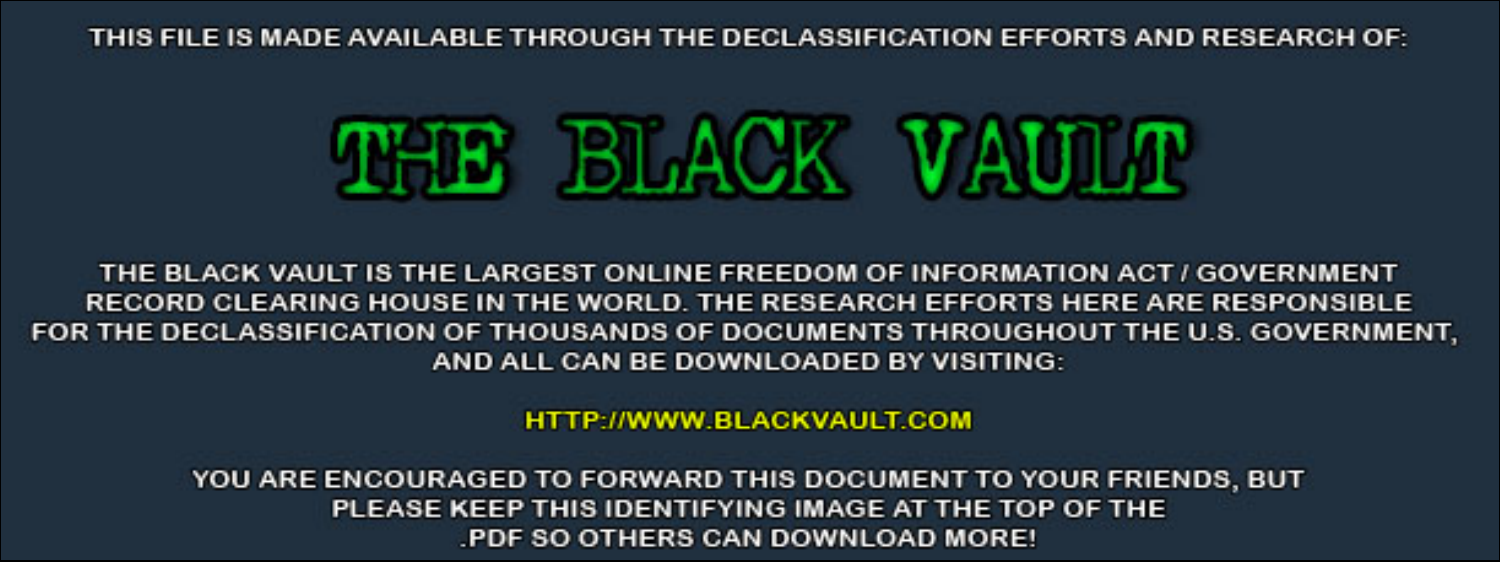**TOF SECRETHCOMMEMAGES** 

## **Cryptologic Almanac 50th Anniversary Series**

## **Francis A. Raven**

(U) Raven had very little patience with administrative detail. In 1974, while sitting on the floor in the hallway outside the OPS 1 infirmary, he commented that nothing in his career had been as much fun as when he was a junior navy officer doing cryptanalysis during World War II. When he made this comment, during the Cyprus coup d'etat that year, he was the chief of G Group and finishing 34 years of cryptologic service. At no time during that 34 years did he ever lose his fascination with the "nitty-gritty" of cryptanalysis and intelligence.

(U) Upon graduation from Yale in 1934, Frank Raven took up his reserve commission earned in NROTC and was assigned to the Naval Security Group in Washington, DC. His cryptanalytic abilities resulted in Captain Laurance Safford telling him in 1935 that he, Safford, had taught Raven all he could about cryptanalysis.

(U) After some intervening time "on the beach," Raven was activated in 1940 and assigned as COMSEC Officer, USNR, 3rd Naval District. In December of that year, he was again assigned to the Naval Security Group, where he served until the end of the war. Initially, he worked with Agnes Meyer Driscoll and developed an interest in the analysis of cipher machines. After a short stint on the German problem, he came back to Japanese cryptosystems. He discovered that Navy cryptanalysts were concentrating on IN-25 (the Japanese naval code) and PURPLE (the Japanese diplomatic machine system) to the extent that they were ignoring the low-level cipher messages that made up the bulk of intercepted Japanese traffic. Beginning in March 1942, Raven and his unit broke an average of one to three of these low-level cryptosystems a week. These systems not only provided valuable intelligence, but also provided text to be used as cribs in working IN-25.

(U) Raven's concentration on low-level systems and his interest in the analysis of cipher

(b)(¶)<br>(b)(¶-50 USC 403<br>(b)(¶-P.L. 86-36<br>(b)(¶-P.L. 86-36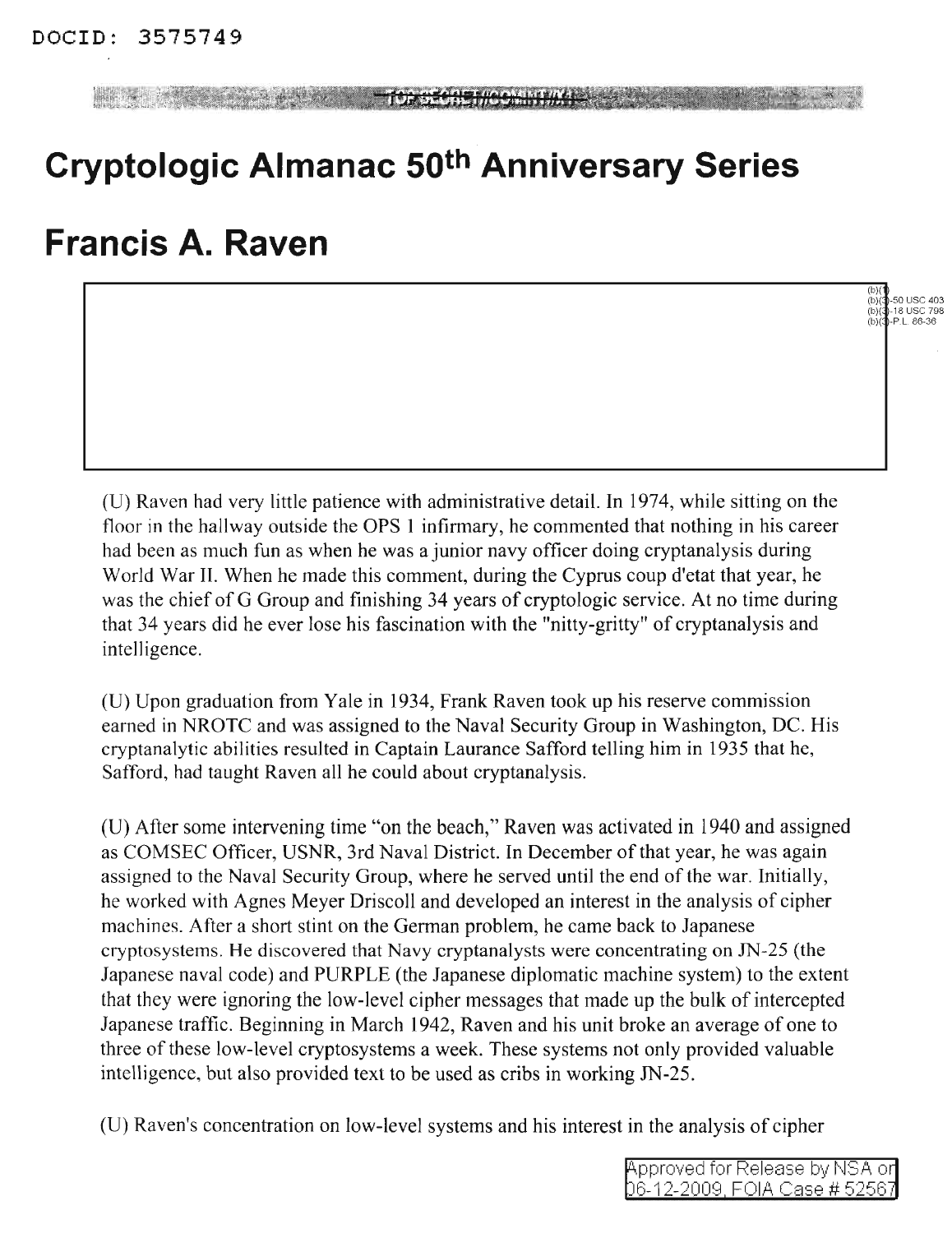## DOCID: 3575749

machines led to a concentration on higher-grade systems other than PURPLE. He broke the Japanese naval system known as JADE, a relative of PURPLE, and later he was a part of the American-British team that broke the Japanese naval attache machine system known as CORAL. During the war, he earned the reputation of being the outstanding cryptanalyst ofOP-20-G, and according to Prescott Currier, with whom he worked on CORAL, he was the best all-around cryptanalyst Currier had ever met.

(U) After the war, Raven continued as a civilian analyst with NSG until the formation of the Armed Forces Security Agency in 1949. He served as the deputy technical director for Production in AFSA until 1952, and then worked in the same job with NSA until 1956. **In** 1954 he became only the fourth NSA employee to receive a "supergrade" promotion -- to GS-16 in April.

(U) The rest of his career with NSA was as a senior executive: chief, GENS, until February 1959; assistant director of the Office of Production until July 1961; chief, B, for one year, until July 1962; and chief of the Office of Cryptology, later known as G Group, until his retirement in 1974.

 $(U)$  During those 20 years, he expanded and modernized the scope of training at NSA: he was the prime developer of CY-600, the NSA/NCS Senior Cryptologic course, and CY-100, the Basic Cryptologic Course; he also originated NSA's Junior Mathematicians Program. For his accomplishments, he received the Air Force's Exceptional Civilian Service Award, NSA's Exceptional Civilian Service Award, and NSA's Meritorious Civilian Service Award.

(U) After retiring, Mr. Raven set up Washington National Records Research Services, a firm that carried out research on genealogical and other matters for clients. He continued that work until his death in December 1983.

(U//FOUQ) David P. Mowry, Center for Cryptologic History, 972-2893s, dpmowry

Horizontal Line

## Almanac 50<sup>th</sup> Anniversary Series

**TAD CEORGT/IOAMMT/IVA** 

Content Owner: Feedback Web POC: Feedback

Last Modified: by nsr Last Reviewed: February 28,2003 Next Review: 365 days